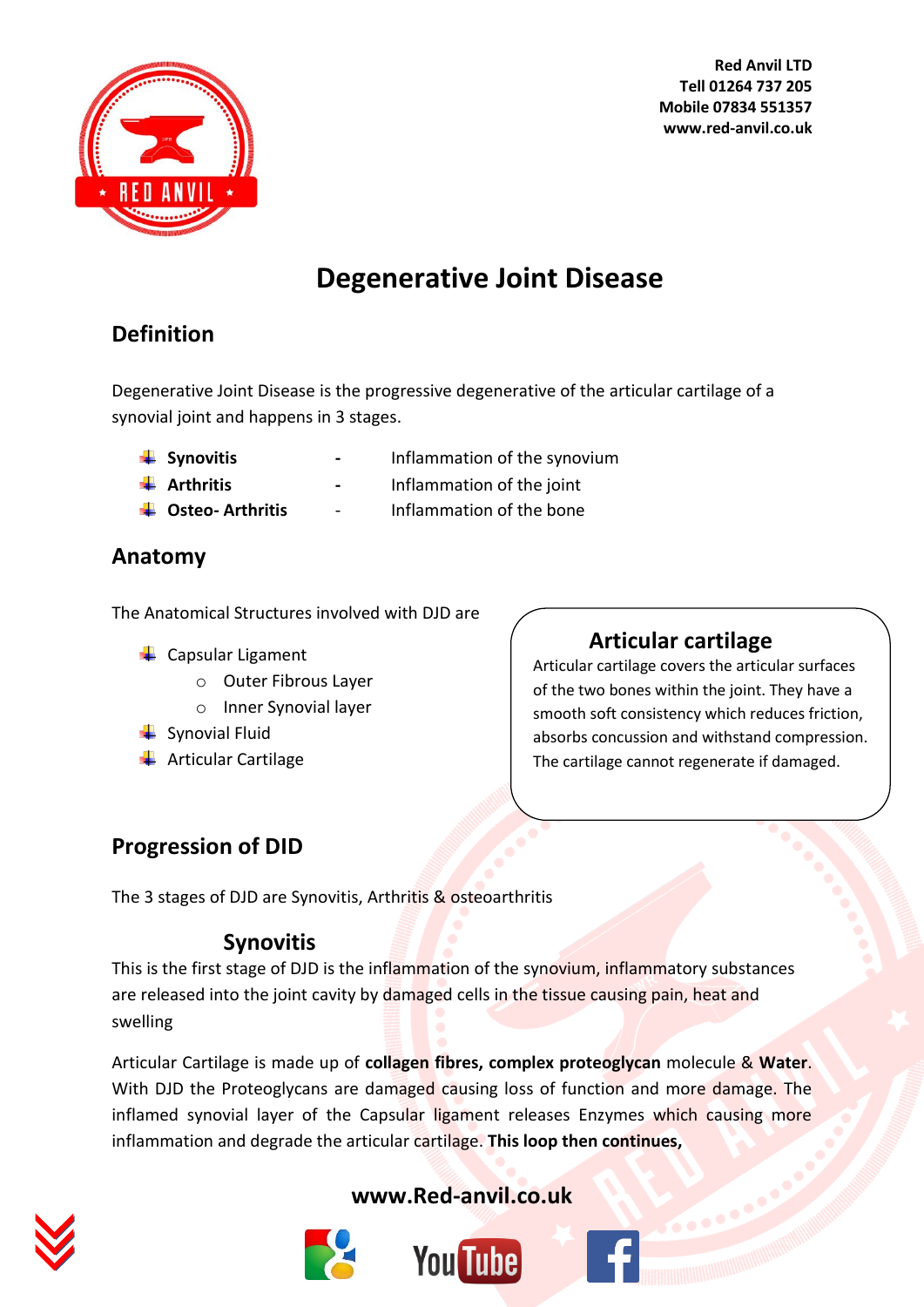

This inflammation stretches the capsular ligament which in turn increases synovial production. (An increase in fluid production is called **joint effusion** ) When the Enzymes are released into the joint cavity they change the viscosity of the of the synovial fluid making it thinner removing some of its lubricating properties.

There are a number of enzymes produced by inflamed synovial membrane that are considered important:

- **neutral metalloproteinases**
- **serine proteinases**
- **cysteine proteinases**
- **aspartic proteinases**

# **Arthritis**

Arthritis is the inflammation of the joint as a result of synovitis. As the synovial fluid has become thinner it can no longer nourish or lubricate the articular cartilage that is worn

away as the horse Works, this compression thins the cartilage making it less resistant to compression furthering the problem.

As the articular cartage is worn away it releases **Lysosmal enzymes** into the already damaged synovial fluid that leads to another reduction in performance of the synovial fluid leading to more degeneration of the articular cartilage.

Because there is no direct blood supply to the

#### **Articular Cartilage**

- $\bigstar$  Extremely thin yet Complex
- $\bigstar$  Has No Direct Blood Supply
- $\leftarrow$  Composed of Condrocytes
- $\leftarrow$  Primay Function
	- o Absorb Concussion
	- o Resist Compression
	- o Allow smooth gliding

articular surface there is no way for the articular surface to repair. This failure to repair leads to major cartilage damage and leads to bony changed of the joint called Osteoarthritis.





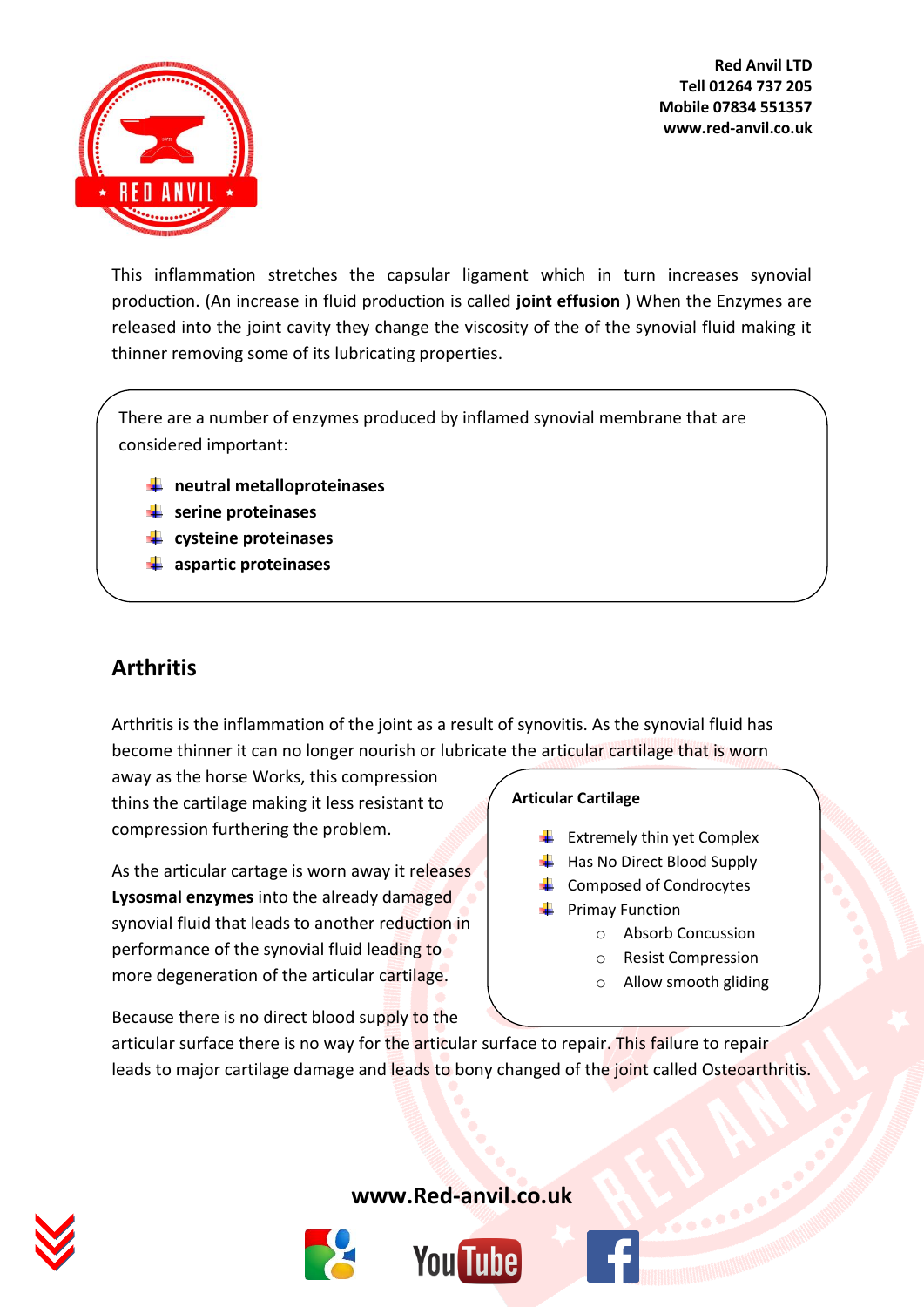

### **Osteoarthritis**

Osteoarthritis is the most advanced stage of DJD and involves not only Articular Cartilage but the underlying subchondral bone. The key factor are

- $\bigstar$  Bony remodelling due to excessive compression
- $\overline{\phantom{a}}$  Bones Change Shape at the Articular Surface
- $\bigcup$  Exostoisis of the joint margins
- $\frac{1}{\sqrt{1}}$  Narrowing of the joint spacing through chronic compression
- **Exposure of subchondral bone due to the articular cartilage being removed**
- $\downarrow$  The subchondral bone can become inflamed with acute micro-fractures

### **Causes**

#### **Direct trauma**

DJD can be caused by direct trauma to the joint from external forces such as.

- Being kicked
- $\bullet$  A Fall
- Interference (Forging ,Brushing ,Cross firing)

This trauma stimulates the ligaments and can lead to Synovitis.

#### **Poor Conformation**

The poor conformation of horses can lead to uneven loading of the joint causing uneven stresses being placed on the joint and its supporting structures, this then pleases uneven loading of the articular cartilage starting the process of synovitis.





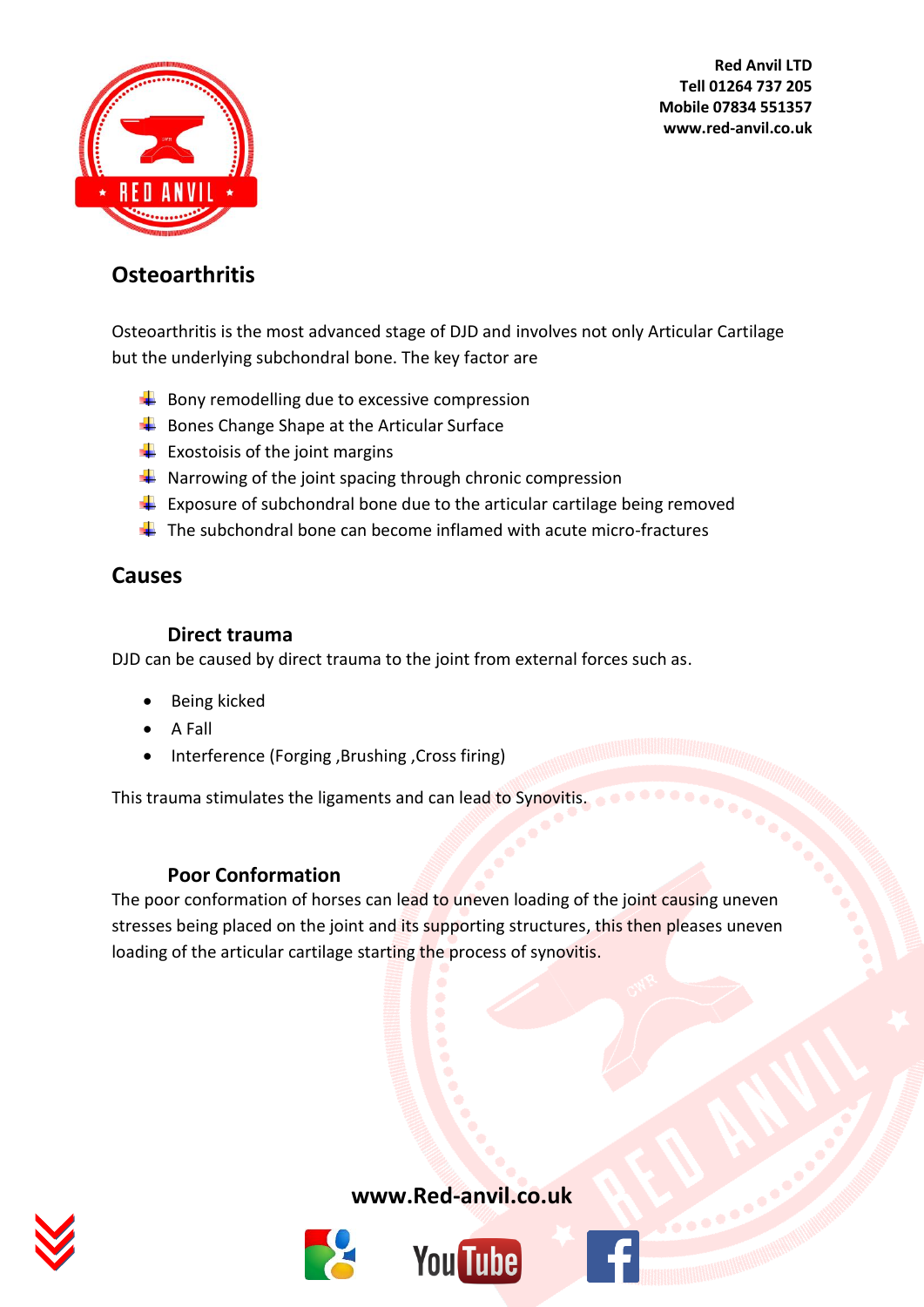

#### **Poor Irregular Farriery**

Poor shoeing can place uneven loading of the joints and start the process of DJD, this is because the leaver arms acting upon the foot become out of balance due the natural growth of the feet.

Shoes that offer inadequate support to the feet include

- **↓** Shoeing Short
- $\frac{1}{\sqrt{2}}$  Shoeing Tight
- $\frac{1}{\sqrt{2}}$  Irregular interval

# **Clinical Signs**

The Clinical sighs of DJD can include

- $\downarrow$  Loss of function
- $\overline{\phantom{a}}$  Extosis
- $\leftarrow$  Changes in synovial Viscosity
- $\triangleq$  Abnormal Shoe Ware
- $\bigstar$  Lameness (mild to severe)
- $\frac{1}{\sqrt{2}}$  Joint Swelling (Articular Wingals )
- $\downarrow$  Joint Fusion
- $\blacksquare$  Inflammation and Heat on palpitation

# **Diagnosis**

The Diagnosis of DJD is based on observation of the Clinical signs with conformation only being made with the use of radiographs and MRI scans.







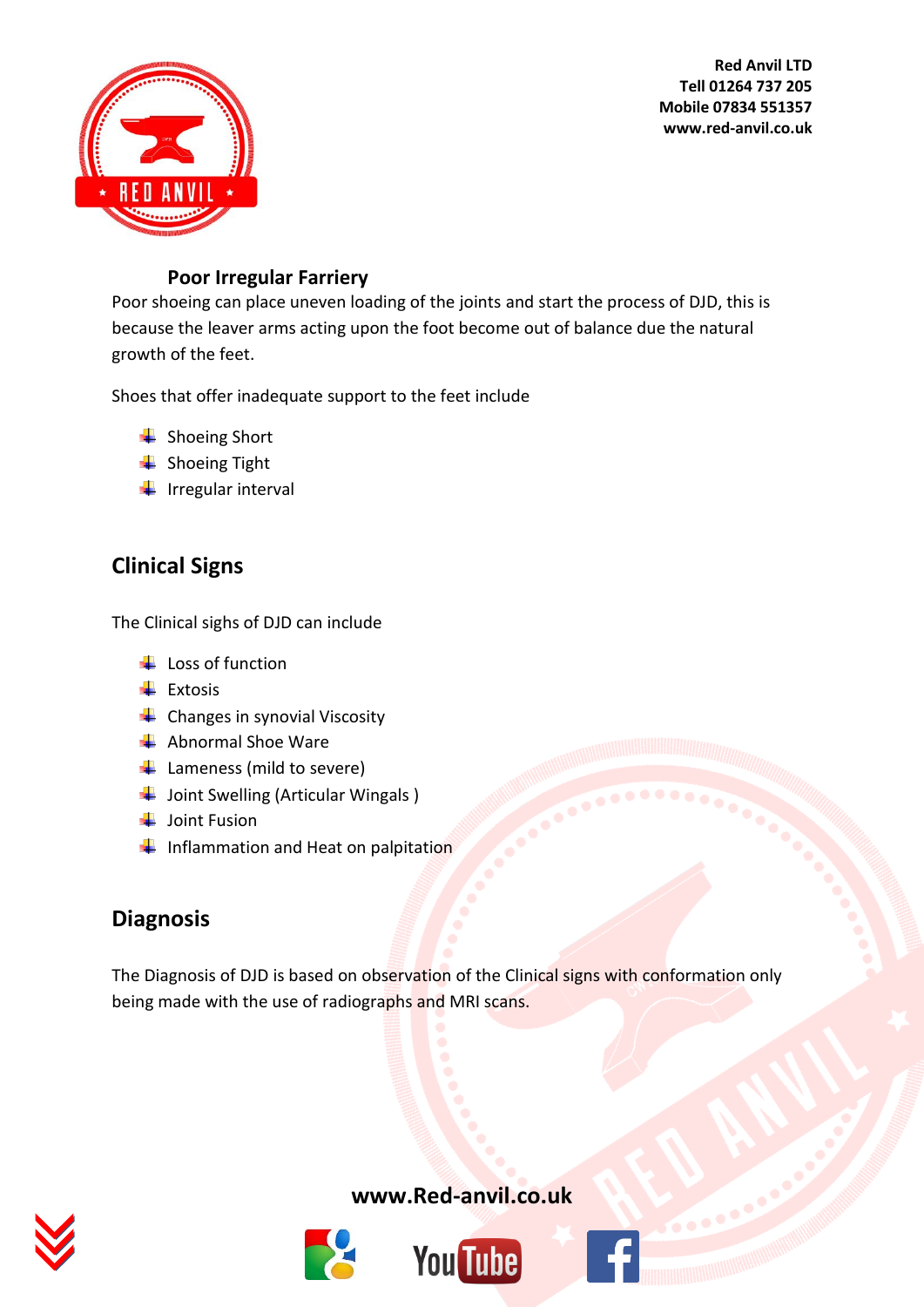

### **Treatment**

#### **Veterinarian**

Veterinary treatment is aimed at retarding the progression of DJD and making the horse more comfortable. This is done with the use of;

- $\bigstar$  Advising a reduction in work load (Rest)
- $\bigstar$  NSAIDS Anti-inflammatory Drugs
- $\overline{\phantom{a}}$  Box Rest
- $\downarrow$  Corticosteroids help strengthen soft tissue structure
- $\downarrow$  H17 injections (hyaluronic Acid) to improve lubrication and aid in nourishment of the cartilage
- $\downarrow$  Arthrodesis (Fusion of low motion Joints)
- $\ddot{\phantom{1}}$  IRAP Joint Therapy

#### **Farrier Treatment**

The aim for the farrier is to create an even landing and loading throughout the joints and minimise the lever forced traveling through it.

A good foot trim is critical the Medial/Lateral &Dorsal/Palmar balance being correct. The HPA must also be assessed the maintained.

# **Shoe Choice**

The shoe choice is aimed at reducing the brake over and providing a symmetrical platform for the limb.

### **Rolled Toe/Set toe**

The use of a Rolled toe will reduce the brake over point of the foot and thus reduce the force needed to lift the heels. This shoe fitted with adequate support is the first step in helping a horse with early signs of DJD.

### **Bar Shoes**

The use of bar shoes with or without clips will give the best support for the foot creating a symmetrical platform with even ground pressure.